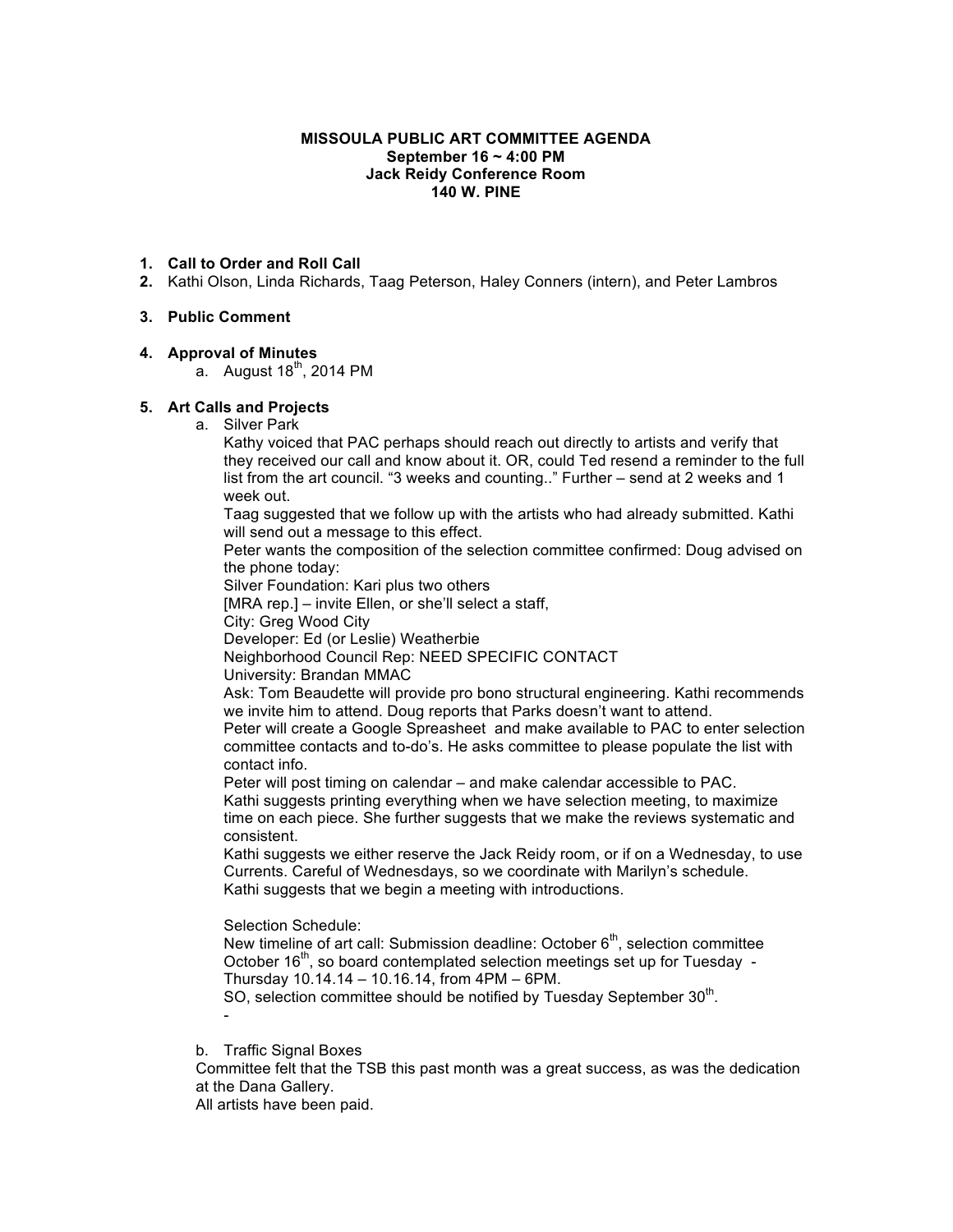(As soon as contracts were signed, then city cuts 2 checks, first is offered up front, and  $2^{nd}$  is picked or mailed when subcommittee says pieces are approved).

*c. Linda Jordan email*

*Hello,*

*The Franklin to the Fort Neighborhood Council is planning to apply for a \$3000 Neighborhood Large Grant to have three traffic signal boxes in our neighborhood decorated. Below are the three suggested boxes. We are wondering 1) if anything else is already in the works for any of these and 2) if you could share the projected timeline for 2015 public arts committee as it pertains to new traffic signal boxes being decorated. Thank you for your help! Michelle Cares Franklin to the Fort Neighborhood Council*

- *1. Russell Street and 5th Street*
- *2. Reserve Street and Central School*
- *3. Johnson Street and 14th Street*

Kathi feels that we could have \$7k to \$10k for the next round. Next meeting, committee to affirm timing for 2015. Board leaned towards having just one call. Funding carries over now. Also, do the artist info meeting again. Box total is now 44 of 72!

a. Pineview Park – nothing to report

#### **6. Reports**

- a. Protocol
- b. Budget
- c. Long Range Planning
- d. Staffing

### **7. Discuss Intern and Present Intern Direction**

Haley Conners applied and was selected to be a PAC intern. Kia will be Haley's advisor, and will be a liaison with the University. Haley is meeting with Ted tomorrow to initiate her first project: learning how other cities uses social media and not be blocked by the city. -Kia will meet with Haley weekly to guide her – and expects 8-10 hours per week on average.

**8. Continue Discussion on Art Ordinance and Ways it May Evolve**

Continue work on recommendations for the Mayor's consideration.

## **9. Review invitation to join Public Art Archive**

#### **10. Outreach and Relationships**

### **11. Announcements, News and Upcoming Events**

**12.** Sunday Streets Missoula: no members at the meeting expressed having time to spearhead the effort this Sunday. Peter will email committee. Kathi voiced that it is good, fun, and good attention to the committee. Note: put in calendar for next year..

## **13. Comments from Board Members**

Kathy, per Marilyn's request, compiled an in-kind donation sheet, which documents the contributions made by Kathi and her outreach for in-kind contributions by other. Other committee members should think of ways they've contributed and secured outside contribution, so the committee has a master list, so we truly understand what a "public art office' would be responsible. Please send to Peter electronically.